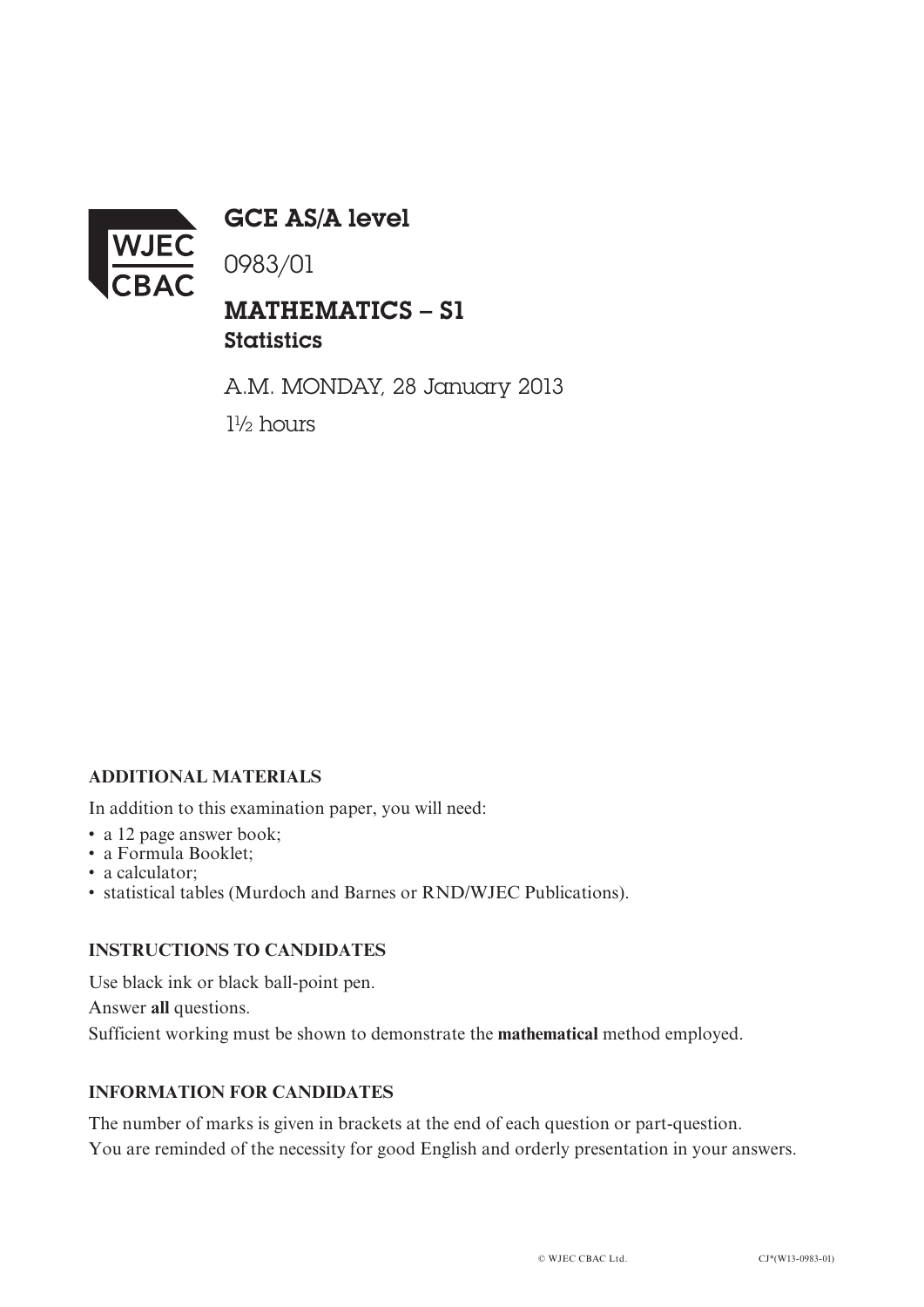**1.** The independent events *A*, *B* are such that

 $P(A) = 0.2, P(A \cup B) = 0.4.$ 

- *(a)* Determine the value of *P*(*B*). [4]
- *(b)* Calculate the probability that exactly one of the events *A*, *B* occurs. [3]
- **2.** The random variable *X* has the binomial distribution B(16, 0. 2). The random variable *Y* is defined by

$$
Y = 2X + 5.
$$

*(a)* Find the mean and variance of *Y*. [6]

(b) Evaluate 
$$
P(Y = 11)
$$
. 
$$
\tag{3}
$$

- **3.** Bill buys a bag of sweets, of which 6 are red, 4 are green and 1 is blue. He selects 3 sweets at random, without replacement, from the bag. Calculate the probability that his selection contains
	- *(a)* 2 red sweets and another sweet of a different colour, [3]
	- *(b)* 2 sweets of the same colour and another sweet of a different colour. [5]
- **4.** Customers arrive at a shop such that the number arriving during an interval of length *t* minutes has a Poisson distribution with mean 0. 1*t*.
	- *(a)* Find the probability that, between 10 a.m. and 11 a.m.,
		- (i) exactly 4 customers arrive,
		- (ii) the number of arrivals lies between 2 and 8 (both inclusive). [6]
	- *(b)* Let *X* denote the number of customers arriving between 3 p.m. and 5 p.m. Write down the value of  $E(X)$  and hence find the value of  $E(X^2)$ .  $\left[3\right]$
- **5.** *(a)* When a certain type of seed is planted, there is a probability of 0. 7 that it produces red flowers. A gardener plants 20 of these seeds. Calculate the probability that
	- (i) exactly 15 seeds produce red flowers,
	- (ii) more than 12 seeds produce red flowers. [6]
	- *(b)* When a different type of seed is planted, there is a probability of 0. 09 that it produces white flowers. The gardener plants 150 of these seeds. Use an appropriate Poisson distribution to determine, approximately, the probability that exactly 10 seeds produce white flowers. [3]